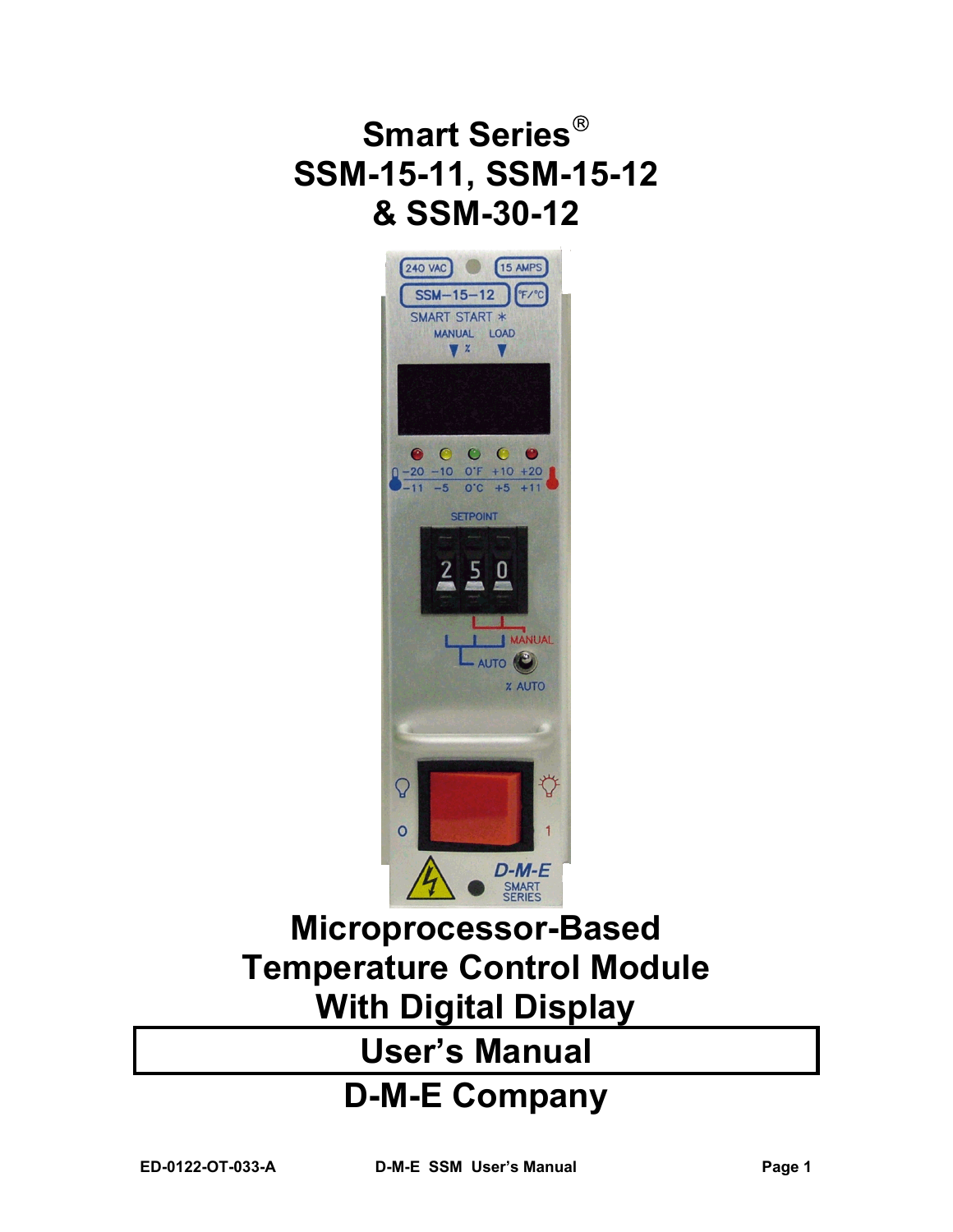Copyright D-M-E Company 2006. All rights reserved.

D-M-E Company products are covered by USA and foreign patents, issued and pending. Information in this publication supersedes that in all previously published material. Specifications and any changes are reserved.

Printed in the United States of America

**D-M-E Company 29111 Stephenson Highway Madison Heights, MI 48071 USA** 

D-M-E Company and D-M-E are registered trademarks of D-M-E Company.

### **WARRANTY**

D-M-E Company warrants that this product will be free from defects in materials and workmanship for a period of three (3) years from the date of shipment. If any such product proves defective during this warranty period, D-M-E Company, at its option, either will repair the defective product without charge for parts and labor, or will provide a replacement in exchange for the defective product.

This warranty shall not apply to any defect, failure or damage caused by improper use or improper or inadequate maintenance and care. D-M-E Company shall not be obligated to furnish service under this warranty; a) to repair damage resulting from attempts by personnel other than D-M-E Company representatives to repair or service the product; b) to repair damage resulting from improper use or connection to incompatible equipment; or c) to service a product that has been modified or integrated with other products when the effect of such modification or integration increases the time or difficulty of servicing the product.

This warranty excludes replacement of fuses (in the 15 amp models) and damage to the module from the use of improper styles of fuses. Use only ABC type replacement fuses. The maximum allowable fuse rating is 15 amps. Lower ratings may used for improved protection.

### **SAFETY**

D-M-E Company products have been designed to be safe and simple to operate. As with any electronic equipment, you must observe standard safety procedures to protect both yourself and the equipment.

#### **To Prevent Injuries:**

- To avoid electrical shock or fire hazard, do not apply voltage to a terminal that exceeds the range specified for that terminal.
- To avoid mechanical injury, electrical shock or fire hazard, do not operate this product with covers or panels removed. All unused slots of a main frame must be covered with the appropriately sized blank panels.
- To avoid electrical shock or fire hazard, do not operate this product when wet.
- To avoid injury or fire hazard, do not operate this product in an explosive atmosphere.

#### **To Prevent Product Damage:**

• Do not operate this product from a power source that applies more than the voltages specified.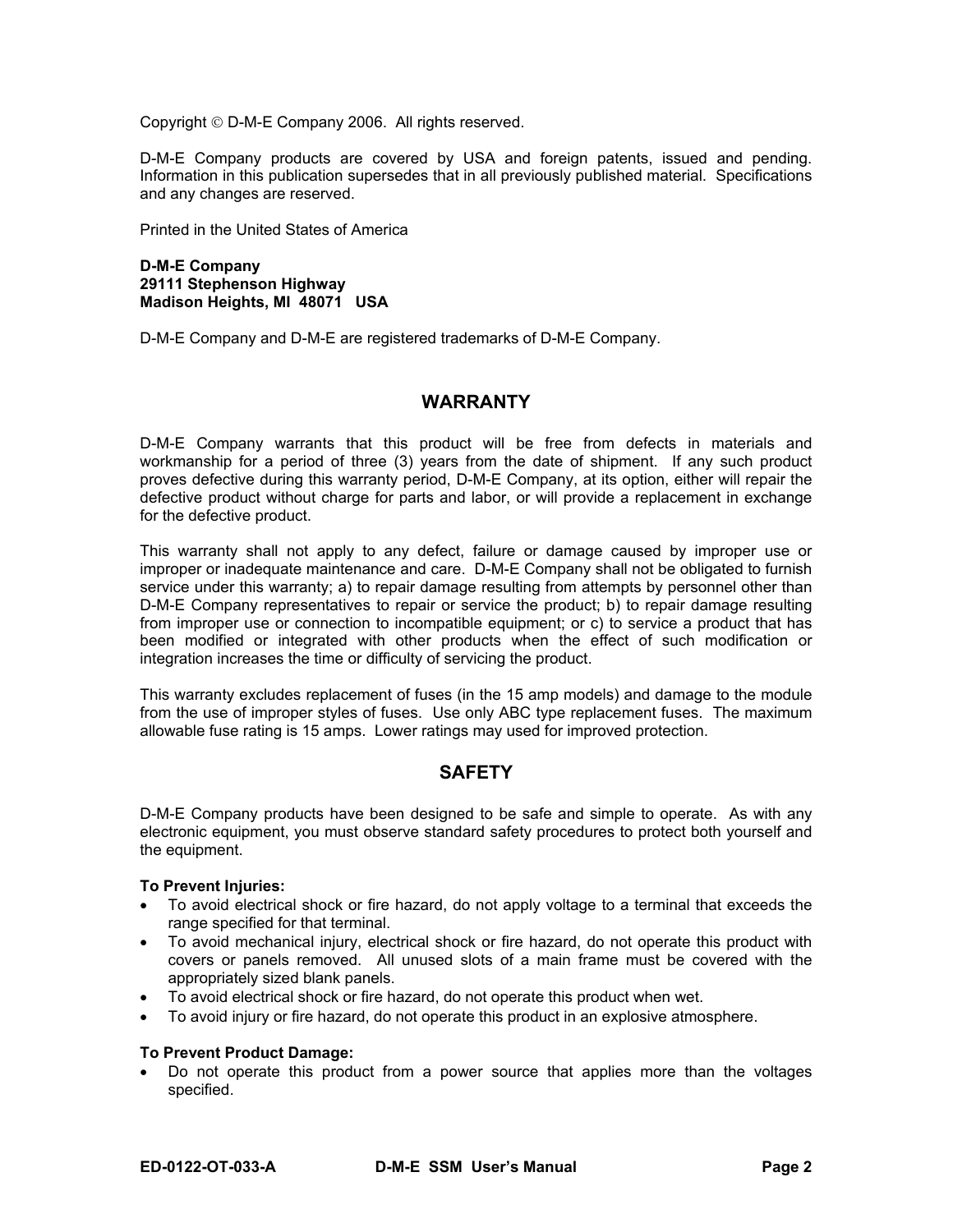# **D-M-E Standard Smart Series Microprocessor-Based Temperature Control Modules With Digital Display SSM-15-11, SSM-15-12 (15 AMP) & SSM-30-12 (30 AMP)**

#### **GENERAL DESCRIPTION**

This Smart Series<sup>®</sup> SSM module is a user-friendly temperature controller of world-class caliber.

It is one of the most widely used controllers in the hot runner control industry.

It has a large process temperature display, and it incorporates a 3-digit pushwheel for entering process temperature setpoints.

The illuminated display shows process temperature in Auto, and Manual modes.

Diagnostic fault codes for open ("OPE"), reversed ("bAC"), or shorted ("SHO") thermocouples are displayed digitally. The module automatically inhibits output power to the heater load in Auto mode until such faults are corrected, unless the new "Automatic Bumpless Transfer" option is enabled.

The modules LED display indicators (located at the top left of each digit) show the mode of operation. The power to heater "load" LED doubles as a Smart Start® indicator by blinking during Smart Start. Five separate color-coded LED's located under the display indicate temperature deviation and over/under temperature conditions at a glance.

#### **OPERATION**

**Auto Mode:** The microprocessor maintains temperature using a proprietary closed loop control method. The microprocessor anticipates the heater load characteristics to make accurate adjustments and correct for errors.

"Fuzzy logic" is used to minimize overshoot of setpoint on start-ups, and to prevent over and undershoots when changing setpoints.

The SSM can also display the average percent output power when running in Auto mode. ("% Auto" setting)

**Smart Start® :** Smart Start® is automatic on start-up in Auto mode if the process temperature is below 212°F (100°C), and provides a linear power output ramp to ensure safe heater dry out.

Smart Start<sup>®</sup> is completed after four minutes and thirty seconds has elapsed, or when process temperature exceeds the lesser of either the setpoint or 212°F (100°C) in Auto mode.

 **Input Fault:** Thermocouple break protection, and reversed thermocouple protection, override Smart Start® when in Auto mode. (Output power is inhibited)

Shorted thermocouple protection, thermocouple break protection, and reversed thermocouple protection, inhibit output power in normal Auto mode operation.

If a thermocouple fault occurs when the "Automatic Bumpless Transfer" feature is ON (after operating at setpoint temperature for >10 Minutes), the module will simulate manual mode using the average percent power learned during normal Auto operation.

**Manual Mode:** For no thermocouple, or a thermocouple failure, open loop percent output power is used.

In Manual mode, the microprocessor maintains a power level using an open loop power control method. This enables the user to continue production, and override thermocouple faults until the problem has been resolved. Manual mode overrides thermocouple break protection, shorted thermocouple protection, reversed thermocouple protection, and any other normal automatic modes.

#### **FEATURES**

- ♦ Fully self-tuning, fuzzy logic, microprocessor-based control.
- ◆ Selective Cycle®, and Smart Start<sup>®</sup> to prolong heater life.
- New optional Smart Start heater-dry-out in Manual mode. (Smart Start Override Disable)
- Zero crossing triac triggering for minimum Radio Frequency Interference. (RFI)
- ♦ Process temperature display operational even in Manual mode as long as the thermocouple (T/C) is intact.
- Automatic T/C fault protection and cold junction compensation.
- ♦ High impedance potentiometric input allows long distance T/C wiring.
- ♦ 100% solid-state circuitry, no mechanical relays.
- ♦ Completely self contained, no external output devices or power supplies required.
- ♦ Fast acting heater load fuses are provided on both sides of the AC line in 15 amp modules. Circuit breakers are used in 30 amp modules.
- Electrically isolated, and grounded front panel for operator safety.
- Plug in design for module interchangeability.
- Alarm output capability and Standby Heat (Idle) function with the DME TAS-05-02 module.
- ♦ Alarm output, Off, Standby Heat (Idle), and Boost functions available with new TAS-05-12 module.
- ♦ New Auto Boost option for automatic temporary raising of temperature at startup. (No additional module required)
- °F/°C configurable.
- J-type, or K-type thermocouple configurable.
- ♦ New Lights Out feature can be enabled to shut off the digital LED display during stable Auto control.
- Adjustable response time to shorted thermocouple faults.
- ♦ Compatible with all 10 and 15 amp G-Series® , and Smart Series® Main Frames.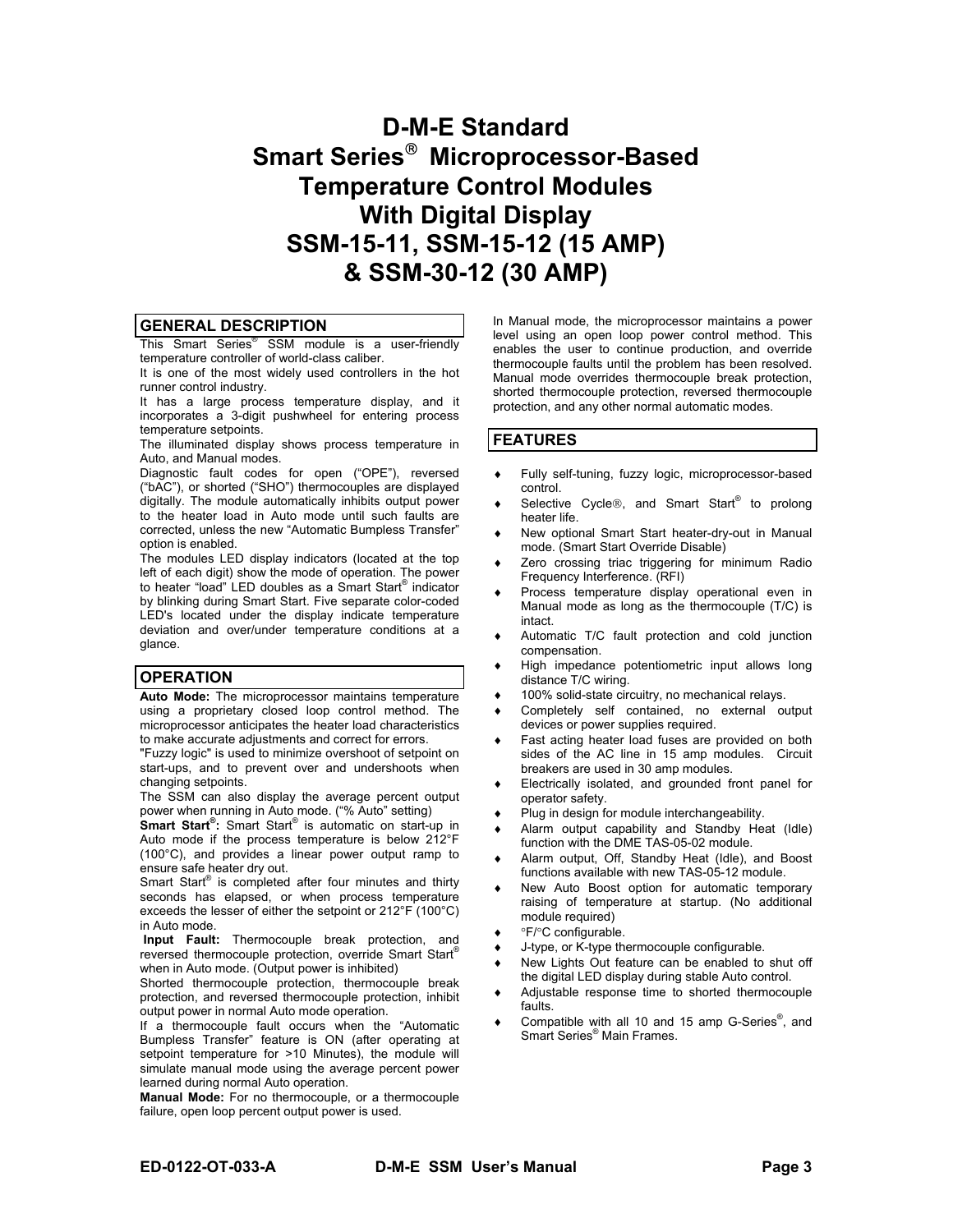

**Figure 1 - SSM Display** 

#### **PERFORMANCE SPECIFICATIONS**

**Auto and Manual Control Modes:** Selective Cycle: high speed time proportioning.

**Temperature Range:** Ambient to 999°F (537°C) with Jtype, and K-type thermocouples.

**Control Accuracy:** +/-1°F (0.5°C), dependent on the total thermal system.

**Temperature Stability:** +/-0.5% of full scale over the ambient range of 32 to 120°F. (0 to 50°C)

**Calibration Accuracy:** Better than 0.2% of full scale.

**Power Response Time:** Less than 0.13 seconds.

**Reset:** Automatically corrects reset to no more than +/-1°F (1°C) at all settings.

**Manual Control:** Adjustable from 0-99%. Maintains output power to within 1% of setting.

**Diagnostics Indicators:** LED's and 3-digit, 7-segment display.

**Smart Start® (SS):** Linear power output ramp from an initial temperature (< 212°F in Auto mode) to ensure safe heater dry out.

**SS Duration:** 4-1/2 minutes.

**SS Override Temperature:** 212°F (100°C) Auto mode only.

#### **Operational Mode Priority:**

- Smart Start precedes Auto mode if process temperature is < 212°F.
- Thermocouple (T/C) break, or reversed T/C overrides Auto mode Smart Start, and normal Auto mode.
- Shorted T/C overrides normal Auto mode.
- Manual mode overrides T/C break, T/C open, and reversed T/C.
- The output is inhibited during all T/C fault conditions in Auto mode unless Automatic Bumpless Transfer is enabled.

#### **DIAGNOSTICS AND OTHER DISPLAY CODES (See figure 1)**

The SSM<sup>®</sup> diagnostics automatically alert the user to a fault condition.

- Shorted thermocouple indicated by flashing *SHO*.
	- ◊ **Troubleshooting-**Check for damage to the thermocouple lead wire. Also check for bare, twisted or pinched leads, open load fuse (F1,F2), or excessive distance between the heater and thermocouple.

• Open thermocouple indicated by flashing *OPE*. **Troubleshooting-**

> Check the thermocouple connections and wires for broken leads, check for damage to the sensor, or check for open fusible link resistor (R4, see figure 9)

- Reversed thermocouple indicated by flashing *bAC*.
- ◊ **Troubleshooting-**Check thermocouple wiring for reversed leads.
- Over/Under temperature. The red deviation LED on the left, flashes when the process temperature is below setpoint by 40°F or more. The red deviation LED on the right flashes when the process is above setpoint by 40°F or more.
	- ◊ **Troubleshooting-**
		- Under temperature;

open heater, low line voltage, t/c problem, open load fuse (F1,F2).

Over temperature;

output failure, shorted triac, interacting zones, heater shorted to ground.

- A remote signal ordering the module output off will cause a flashing *OFF* to be displayed.
- A remote signal ordering the module into standby heat (Idle) will cause a flashing *SbH* to be displayed.
- A remote signal ordering the module into boost heat will cause a flashing *bSt* to be displayed. Auto Boost will also display a flashing *bSt*.
- A flashing *Loc* is an indication that the Smart Start Override option is ON, and that the module is in Smart Start. The Auto/Manual and Setpoint controls will be "locked out" while this mode is active.
- A flashing *Loc Err* is an indication someone has changed the front panel settings prior to the completion of Smart Start when the Smart Start Override option is ON. The Auto/Manual and Setpoint controls will be "locked out" when the *Loc Err* diagnostic is active.

#### ◊ **Troubleshooting-**

If the module is operating in Auto mode with a process temperature above 212°F (100°C), turn the module off, and change the settings back to their initial positions, then turn the module back on. The module will resume controlling to the entered setpoint.

If the process temperature is below 212°F, (100°C) the module will restart the Smart Start process.

If the module is operating in Manual mode, turn the module off, and change the settings back to their initial positions, then turn the module back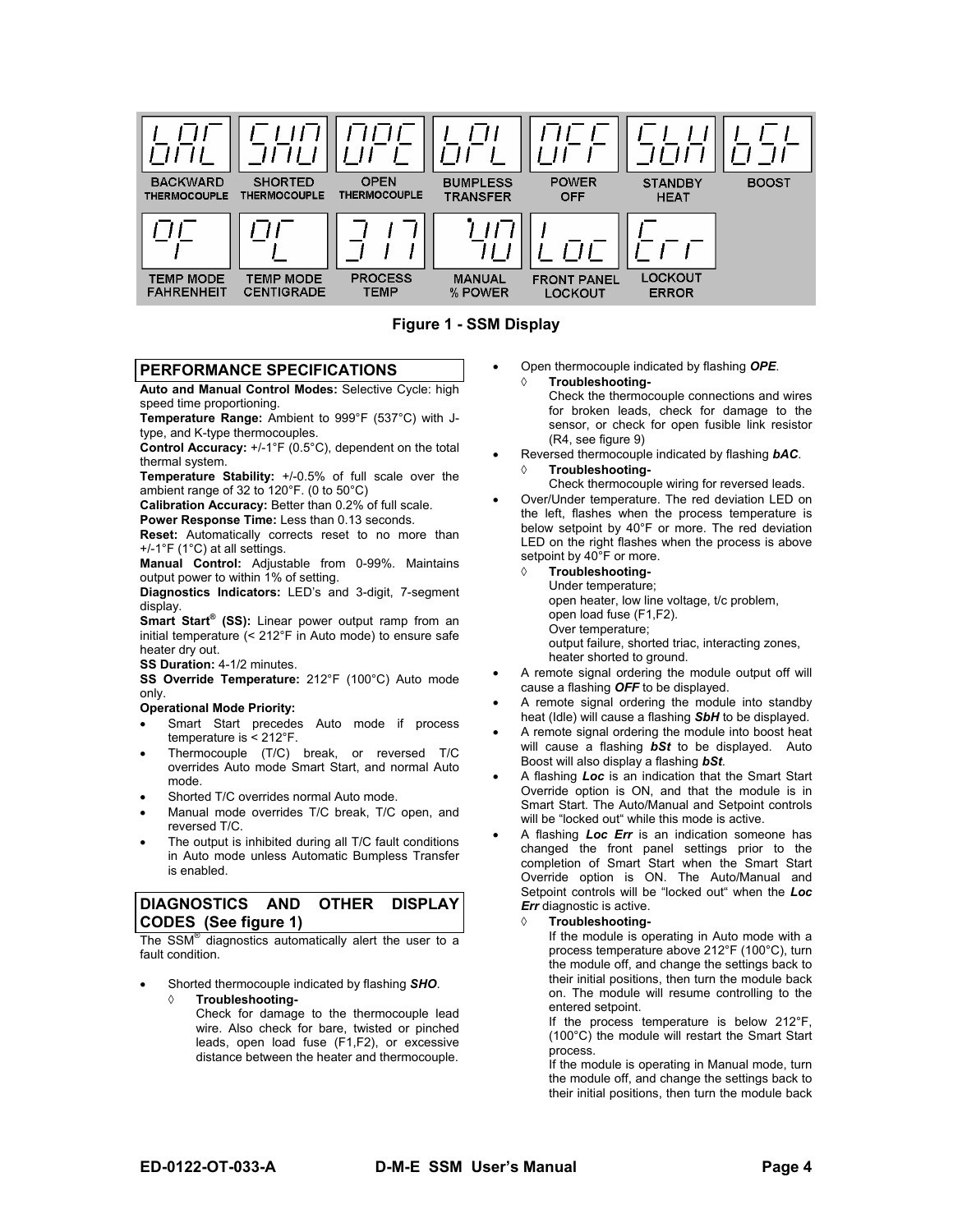on. The module will restart the Smart Start process.

• A flashing *bPL* is an indication that the Automatic Bumpless Transfer option is ON, the thermocouple has failed, and the module has invoked an Automatic Bumpless Transfer.

◊ **Troubleshooting-**Either shut down and repair the broken thermocouple, or: Press the AUTO% switch to display and record the average percent power value being output. Then place the module in Manual mode, and

enter the percent power previously recorded.

#### **INPUT SPECIFICATIONS**

**Thermocouple (T/C) Sensor:** Type "J" (default) or Type "K" (optional), grounded or ungrounded.

**External T/C Resistance:** High impedance potentiometric input allows long distance T/C wiring. **T/C Isolation:** Isolated by control circuit power supply.

**Cold Junction Compensation:** Automatic, better than 0.02°F/°F. (0.01°C/°C)

**Open T/C Protection:** Automatically inhibits power to heater in Auto mode.

(Unless Automatic Bumpless Transfer is enabled)

**Reversed T/C Protection:** Automatically inhibits power to heater in Auto mode.

(Unless Automatic Bumpless Transfer is enabled) **Shorted T/C Protection:** Automatically inhibits power to

heater in Auto mode.

(Unless Automatic Bumpless Transfer is enabled) **Input Type:** Potentiometric

**Input Impedance:** 22 Meg ohms.

**Input Protection:** Diode clamp, RC filter, and fusible link resistor R4. (See figure 9)

**Input Amplifier Stability:** 0.02°F/°F (0.01°C/°C)

**Input Dynamic Range:** 1000°F (550°C) with J-type, 1000°F (550°C) with K-type.

**Common Mode Rejection Ratio:** Greater than 100 db. **Power Supply Rejection Ratio:** Greater than 90 db.

#### **OUTPUT SPECIFICATIONS**

**Voltage/Power Capability: 15 AMP:** 240 VAC nominal, single-phase. SSM-15-12: 3600 watts @240 VAC

SSM-15-11: 1800 watts @120 VAC

**30 AMP:** 240 VAC nominal, single-phase.

SSM-30-12: 7200 watts @240 VAC

**Output Drive:** Internal solid-state-triac, triggered by AC zero crossing pulses.

**Overload Protection:**

**15 AMP:** Fuses are provided on both sides of AC line.

**30 AMP:** Fast acting circuit breaker.

**Transient Protection:** dv/dt and transient pulse suppression included.

**Power Line Isolation:** Optically, and transformer isolated from AC lines. Isolation voltage is greater than 2500 volts.

#### **ELECTRICAL POWER SPECIFICATIONS**

**Supply Voltage:** 240/120 VAC +10% -20%

**Frequency:** 50/60 Hz

**DC Power Supplies:** Internally generated, regulated and compensated.

**Module power usage:** Less than 5 watts, excluding load. **Dimensions:**

**15 AMP:** 2"W x 7"H x 7 1/2"D (5.08 x 17.78 x 19.05cm) **30 AMP:** 4"W x 7"H x 7 1/2"D (10.16 x 17.78 x 19.05cm) **NOTE:** Standard (240 VAC) modules are compatible with main frames wired for either 240 VAC three phase (standard) or 240 VAC single-phase. Use SSM-15-11 (15 amp) or SSM-30-01 (30 amp) for 120 VAC operation.

**FUSE REQUIREMENTS:** (2) ABC-15 fuses, F1 & F2, Applies to SSM-15-11 and SSM-15-12 only.

(Note: (2) spare fuses included with module)

(1) 160 mA sub-miniature fuse. (F3) (See figure 9)

## **FRONT PANEL CONTROLS AND**

**INDICATORS (See figures 1, 2 and 3)** 

**1. DIGITAL LED MULTI-FUNCTION DISPLAY & DISPLAY MODE INDICATORS:** Indicators are located in the display at the top left of each digit. Three 7-segment, (0*.*56-inch tall) digital displays indicate process temperature, % power output, operational modes, and advanced diagnostic codes.

**Load Indicator:** LED in display window illuminates when power is being supplied to the heater.

(also blinks during Smart Start® ).

**Manual Control Indicator:** LED in display window illuminates when in Manual mode.

(also blinks after an Automatic Bumpless Transfer)



**Figure 2 - Pushwheel & Auto / Manual Switch**

**Shorted Thermocouple (T/C) Indicator:** Digital display alternates "SHO" with process temperature.

**Open T/C Indicator:** Digital display alternates "OPE" with process temperature. (typically "999")

**Reversed (Backward) T/C Indicator:** Digital display alternates "bAC" with process temperature.

**Degrees F/C Indication:** At power up, the module will display "°F" or "°C" for three seconds, depending on the position of function enable switch S4-7.

**Bumpless Transfer Indication:** If a thermocouple fault occurs with the Automatic Bumpless Transfer feature enabled, (S4-4 switched ON) the module will display "bPL" alternating with the process temperature, and the appropriate thermocouple fault code.

("SHO", bAC", or "OPE")

**Smart Start Override Disable:** Digital display alternates "Loc" with process temperature during Smart Start if S4-2 is ON.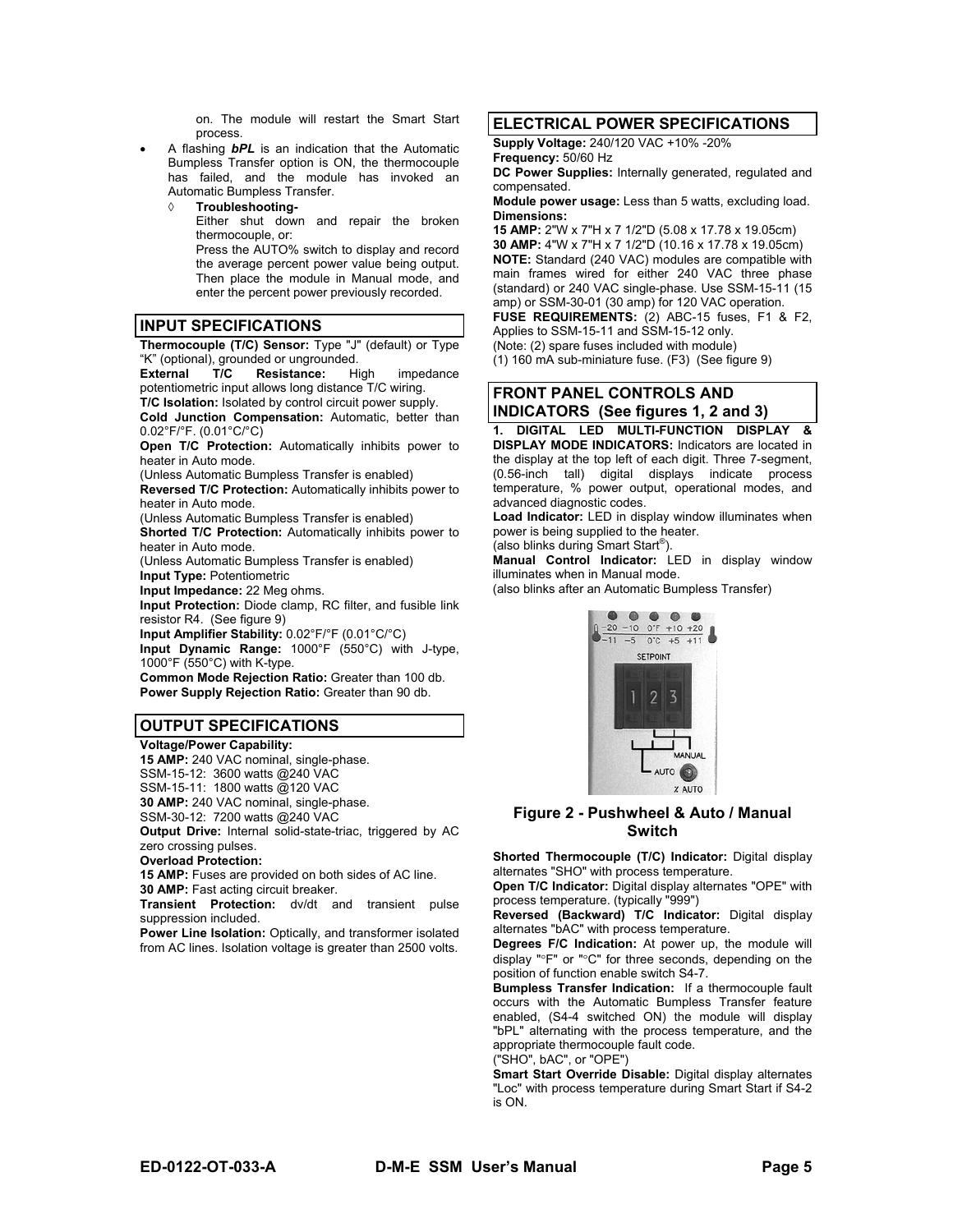The display will alternate "Loc" "Err" with process temperature after the completion of Smart Start, if the front panel settings were changed during Smart Start.

**Remote Off Signal:** If switch S1-5 is ON and a remote power off signal is present, the module will display "OFF" alternating with process temperature.

**Remote Standby Heat Signal:** If switch S4-1 is ON and a remote Standby Heat (Idle) signal is present, the module will display "SbH" alternating with process temperature.

**Remote Boost Signal or Autoboost:** If the module is in a boost mode, it will display "bSt" alternating with process temperature.



**Figure 3 - SSM-15-12 Module**

**Note: The SSM-30-12 module is twice as wide as the SSM-15-12 and has a circuit breaker instead of item 5.** 

**2. TEMPERATURE DEVIATION LIGHTS:** Indicate amount of deviation from setpoint temperature. An outer light blinks when extreme over or under temperature condition (+/- 40°F) exists.

**Temperature Deviation Indicators:** Five separate LED's: +/-20°F/11°C=(Red), +/-10°F/5°C=(Yellow), 0°F/0°C=(Green)

**3. SETPOINT / % POWER ADJUSTMENT:** Three-digit pushwheel adjusts setpoint (Auto), or % power (Manual). **Auto Setpoint Control Range:** 0 to 999°F, 0 to 537°C. Resolution: 1°F (1°C)

**Manual (% Power) Control:** Right two digits of three-digit pushwheel.

**Manual (% Power) Control Range:** 0 to 99%.

**4. AUTO / MANUAL / % AUTO SWITCH:** Toggle switch, selects Auto, (setpoint temp.) or Manual (% power) control modes.

Lower momentary position displays the percent power output in Auto mode, or percent power Automatic Bumpless Transfer value in the case of a thermocouple fault.

**5. POWER ON / OFF SWITCH:** Controls AC power to module. 16-amp rocker switch, UL, CSA, VDE approved. SSM-30-12 has a high-speed circuit breaker instead of the switch, UL, CSA, VDE approved.

#### **TEMPERATURE MODE °F / °C**

To operate the SSM module in the °F (degrees Fahrenheit) mode, place switch S4-7 in the OFF position. To operate the SSM module in the °C (degrees Centigrade) mode, place switch S4-7 in the ON position. (See figures 4 and 9) The mode of operation is displayed on startup as either "°F" or "°C".

#### **AUTOMATIC BUMPLESS TRANSFER**

"Automatic Bumpless Transfer" is defined as a thermocouple failure causing the module to automatically switch into manual percent power mode, if the module has learned an average percent power. (The SSM requires approximately 10 minutes of stable temperature control to learn an average percent power) To enable Automatic Bumpless Transfer, place switch S4-4 in the ON position. To disable the Automatic Bumpless Transfer option, place switch S4-4 in the OFF position. If disabled, the power output will be inhibited after a thermocouple fault occurs. The user will then have to place the module in Manual mode to gain control of the output power.

With an Automatic Bumpless Transfer active, the module will also enter an alarm state. The display will alternate between "bPL" ("bumpless"), the diagnostic code for the thermocouple fault, and the process temperature. If an alarm module is present, it will activate. To silence the alarm, push the AUTO% switch to view the average percent power being used, place the module in Manual mode and enter that percent power.

With Automatic Bumpless disabled, the module will still learn the average percent power, but the user must press the AUTO% switch, and record the average percent power prior to a thermocouple failure. Upon a thermocouple fault, the module will inhibit output power, and will enter an alarm state. The appropriate diagnostic code will alternate in the display with the process temperature. The user must then place the module in Manual mode and enter the recorded percent power. This action will clear the alarm.

#### **LIGHTS OUT**

The module can be programmed to shut off the digital LED display during stable Auto mode operation. This is beneficial with large systems (many zones of control) since it makes it easier to locate control zones with problems. To enable this option, set switch S4-3 to ON. After the module achieves stable operation about setpoint for 10 minutes, the digital LED display will turn off. Only the green deviation LED will be on. The display will turn back on automatically should an alarm condition occur, if any of the front panel switch settings are changed, if the process temperature deviates more than +/-10 °F in temperature, or if any remote modes of operation are active. It is recommended that the AUTO% switch be used to temporarily restore the display manually. The display will then turn off again after five minutes of stable operation about setpoint in Auto mode.

#### **SMART START OVERRIDE DISABLE**

This Smart Start module incorporates an option to override the Smart Start feature in Auto mode by toggling the Auto/Manual switch to Manual and then back to Auto. By setting switch S4-2 to ON, this override can now be disabled. With switch S4-2 set to ON, the module will display "Loc" alternating with the process temperature during Smart Start. All front panel switch changes will be ignored during Smart Start. If the user changes any of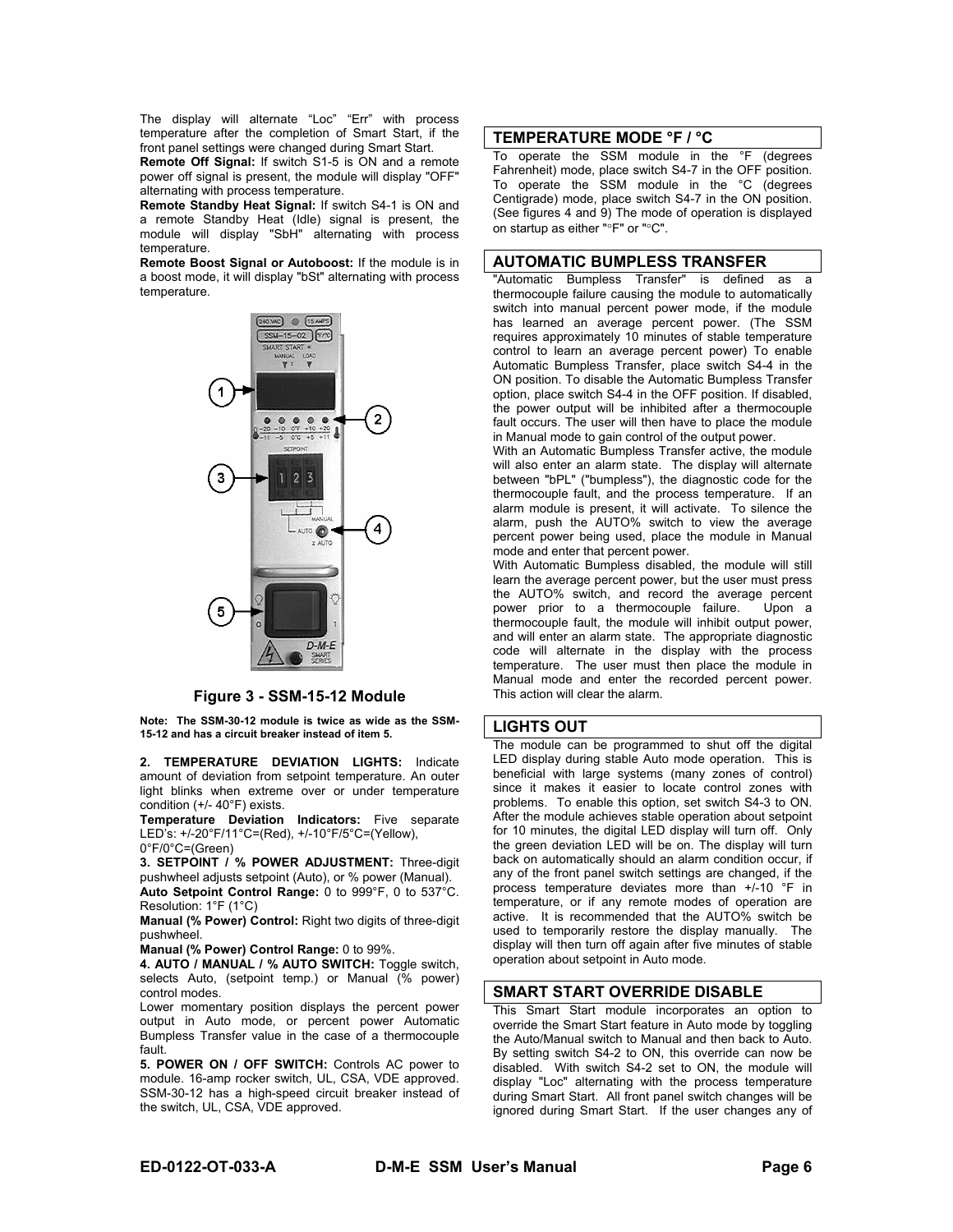the front panel settings during Smart Start, the module will continue to display "Loc" to indicate that the front panel is still "locked out". After Smart Start is complete, the module will check for front panel settings changes, and then display "Loc" "Err" alternating with the process temperature if any changes have occurred. Output power will still be active.

If the module is operating in Auto mode with a process temperature above 212°F, (100°C) the user must turn the module off, and change the settings back to their initial positions, then turn the module back on. The module will resume controlling to the selected setpoint. If the process temperature is below 212°F, (100°C) the module will restart Smart Start.

If the module is operating in Manual mode, turn the module off, and change the settings back to their initial positions, then turn the module back on. The module will restart the Smart Start process.

Setting switch S4-2 to ON also activates a new Smart Start feature in Manual mode. With S4-2 ON, a module in Manual mode will ramp from zero percent to setpoint percent power over a 4-1/2 minute period, thus mimicking Smart Start in Auto mode. "Loc" will be displayed in this mode also. "Loc" "Err" will also be displayed afterward, if the user attempts changes to the front panel settings.

#### **FUNCTION ENABLE SWITCHES**

- **S1-1** Remote Boost Enable
- **S1-2** Add 10% Boost
- **S1-3** Add 20% Boost
- **S1-4** Auto Boost Enable
- **S1-5** Power Off Enable
- **S1-6** Gain Cut
- **S4-1** Standby Heat Enable (Idle)
- **S4-2** Smart Start (SS) Override Disable
- **S4-3** Lights Out Enable
- **S4-4** Auto Bumpless Enable
- **S4-5** SHO Long
- **S4-6** SHO Disable
- **S4-7** Deg F/C



#### **Figure 4 – Function Enable Switches**

#### **DESENSITIZING "SHO"**

Shorted Input override, SHO, is defined as a condition when the thermocouple is shorted and the module does not detect a rising temperature that corresponds to the output power being delivered. If the temperature rise does not change at a rate of more than 2 °F in 90 seconds, this is interpreted as a Shorted Input.

Sometimes a 2-degree rise in 90 seconds is too sensitive. If this is the case, the module can be desensitized to this situation, or the diagnostic can be totally shut off. Switch S4-5 ("SHO Long") changes the sensitivity to 3 degrees in 255 seconds. Switch S4-6 ("SHO Disable") turns this diagnostic totally off. It is highly recommended that normal sensitivity be tried first. It should be sufficient for all nozzles and most manifolds. Large hot runner manifolds and molds may require desensitization. The

SHO Disable feature should only be considered as a final resort.

#### **REMOTE OFF**

When the DME TAS module (or similar mainframe option) initiates an OFF signal, any SSM module that has this feature enabled will alternate "OFF" with the process temperature, and will shut off power to their respective heaters.\*

To enable this option, switch S1-5 must be set to ON. This allows the user to select the modules in the system that will react to the OFF signal.

\* A communication style mainframe is required to support this feature.



**Figure 5 - Side Panel**

#### **REMOTE STANDBY HEAT (Idle)**

When the DME TAS module (or similar mainframe option) initiates a Standby Heat (Idle) signal, any SSM module that has this feature enabled, and controlling in Auto mode, will immediately reduce the setpoint temperature to 212°F/100°C.

If the module is controlling in Manual mode, the power output will be reduced to 3%.

This function is useful for the continuous application of low power to heaters to prevent moisture build-up and initiate quick start-ups.\*

To enable this option, switch S4-1 must be set to ON. This allows the user to select the modules in the system that will react to the Standby Heat (Idle) signal.

If a thermocouple failure occurs while in Standby Heat and Auto Bumpless is not enabled, the module will inhibit output power and will enter an alarm state.

If a thermocouple failure occurs while in Standby Heat and Auto Bumpless is enabled, (after stable control for 10 minutes) the module will automatically switch to an average percentage of output power and enter an alarm state. To silence the alarm, push the AUTO% switch to view the average percent power being used, place the module in Manual and enter that percent power.

\* A communication style mainframe is required to support this feature.

#### **REMOTE BOOST**

When the DME TAS module (or similar mainframe option) initiates a Boost signal, any SSM module that has this feature enabled, and controlling in Auto mode, will immediately increase the setpoint temperature according to the settings of switches S1-2 and S1-3. This function is useful for increasing temperature of nozzles for unblocking, or initial startup of the hot runner system.\*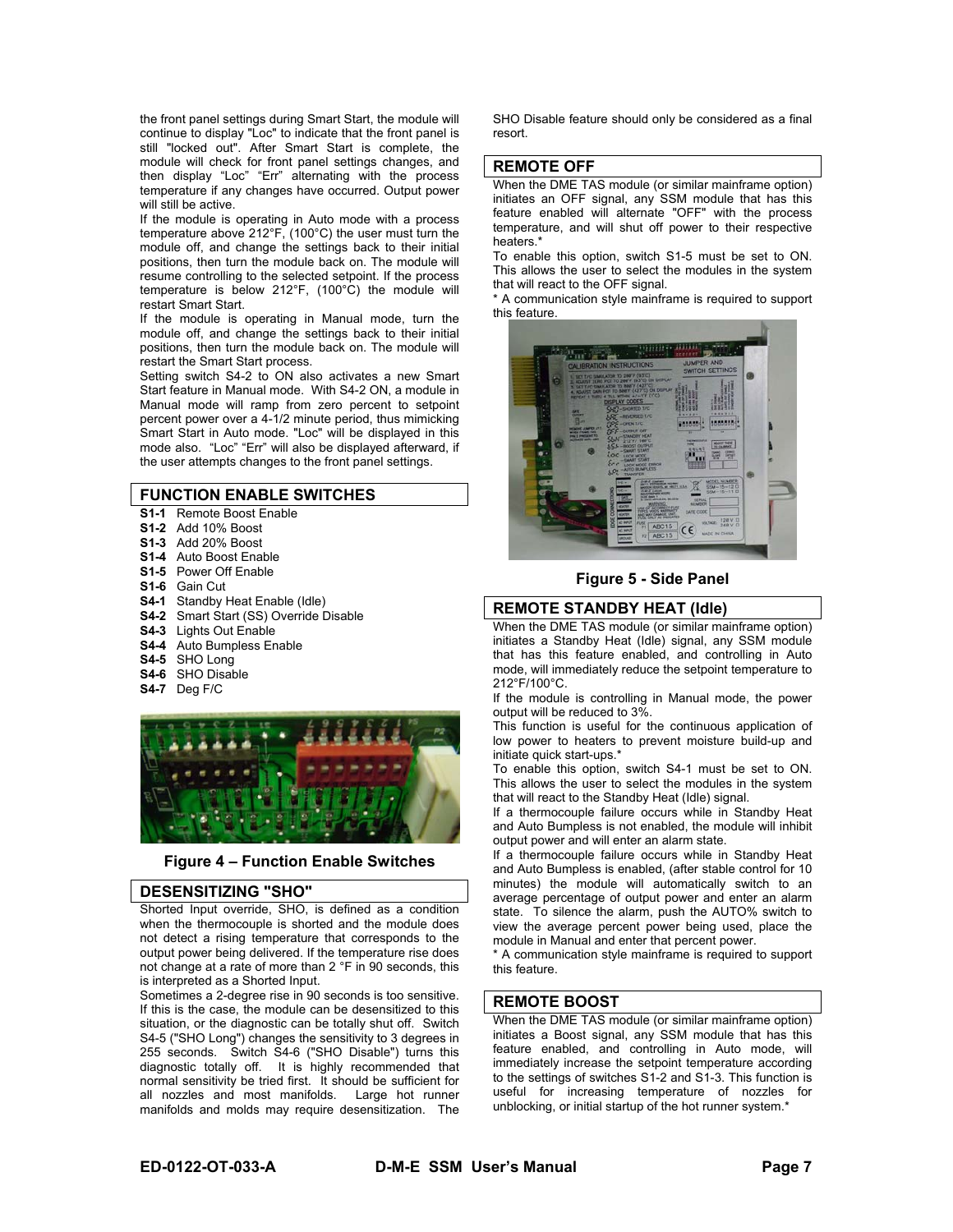If a thermocouple fails while in Boost, and Auto Bumpless is not enabled, the module will inhibit output power and will enter an alarm state.

If a thermocouple failure occurs while in Boost and Auto Bumpless is enabled, (after stable control for 10 min's) the module will automatically switch to an average percentage of output power and enter an alarm state. To silence the alarm, push the AUTO% switch to view the average percent power being used, place the module in Manual and enter that percent power.

To enable this option, switch S1-1 must be set to ON and either or both switches S1-2 and S1-3 must be ON. This allows the user to select the modules in the system that will react to the Remote Boost signal. Switch S1-2 adds 10% to the entered setpoint. S1-3 adds 20% to the entered setpoint. Having both S1-2 and S1-3 ON adds 30% to the entered setpoint. For example; if S1-2 is ON, and the entered setpoint is 500 degrees, a remote boost input signal will cause the module to assume a 550 degree setpoint. Upon removal of the remote boost signal, the module will return to the 500 degree setpoint.

\* A communication style mainframe is required to support this feature.

#### **AUTO BOOST**

Upon startup, any SSM module in Auto mode that has this feature enabled will increase the setpoint temperature according to the settings of switches S1-2 and S1-3 after the completion of Smart Start. This function is useful for increasing temperature of nozzles for initial startup of the hot runner system, but doesn't require an external signal. If a thermocouple fails during Auto Boost, the module will inhibit output power and will enter an alarm state.

To enable this option, switch S1-4 must be set to ON, and either or both switches S1-2 and S1-3 must be ON. This allows the user to select the modules in the system that will react to Auto Boost. Switch S1-2 adds 10% to the entered setpoint. S1-3 adds 20% to the entered setpoint. Having both S1-2 and S1-3 ON adds 30% to the entered setpoint. For example; if S1-2 is ON and the entered setpoint is 500 degrees, power up will cause the module to assume a 550 degree setpoint for a period of 3 minutes after the completion of Smart Start. After 3 minutes, the module will return to the 500 degree setpoint.

If also enabled, the presence of a Remote Boost signal will override Auto Boost. \*

\* A communication style mainframe is required to support this feature.

### **GAIN CUT**

If temperature oscillates during operation, the user can compensate for this by turning S1-6 to OFF. This is recommended for coil heaters with ungrounded internal thermocouples or very small nozzles.

#### **ALARM OUTPUT**

When a DME TAS module is installed in the DME mainframe, this output feature will activate the alarm output on the TAS module. The TAS module will produce an audible alert, and provide a relay contact closure when a module alarm occurs. This alarm output feature is disabled upon power-up until the process temperature is within 10°F (5°C) of Setpoint temperature. It is also disabled when changing setpoints manually, or remotely. Once the Setpoint temperature is reached, a deviation of +/-40°F (11°C) will activate the alarm output.\*

In Manual mode the alarm output will only activate due to a "Loc Err".

The user can silence a temperature deviation alarm by placing the module in Manual mode.

\* A communication style mainframe is required to support this feature.

#### **K TYPE THERMOCOUPLE SELECT**

The SSM module can be converted for a K type thermocouple input by re-configuring the thermocouple type select jumpers. (see figures 6 and 9) Remove jumpers J5 and J6, and install jumpers J7, J8, and J21 for a K type thermocouple input.

After converting the T/C to K type, or back to a J type, the module will require re-calibration.

#### **CALIBRATION PROCEDURE – J OR K TYPE T/C (See figure 6 and 9)**

1. Insert controller into the calibration fixture\* and turn the power on. Wait 10-15 minutes for warm up.

2. Set the simulation temperature to 200°F (93°C) for Jtype T/C. (400°F (205°C) for K-type T/C)

3. Adjust the ZERO trim pot, R13, to read 200°F (93°C) on the display for J-type T/C.

(400°F (205°C) for K-type T/C)

4. Set the simulation temperature to 800°F (427°C) for Jtype T/C. (650°F (344°C) for K-type T/C)

5. Adjust the GAIN trim pot, R18, to read 800°F (427°C) on the display for J-type T/C.

(650°F (344°C) for K-type T/C)

6. Repeat steps 2 through 5 until no further trim pot adjustment is needed.

7. Turn power off and remove from calibration fixture \*.



#### **Figure 6 - Calibration Potentiometers**

*\*The user can construct a calibration fixture from a DME MFP-1G (or MFHP-1G for 30 amp modules) mainframe and a thermocouple simulator. (I.E. Omega model #CL25) A slot must be cut in the top of the main frame in order to access the calibration potentiometers.*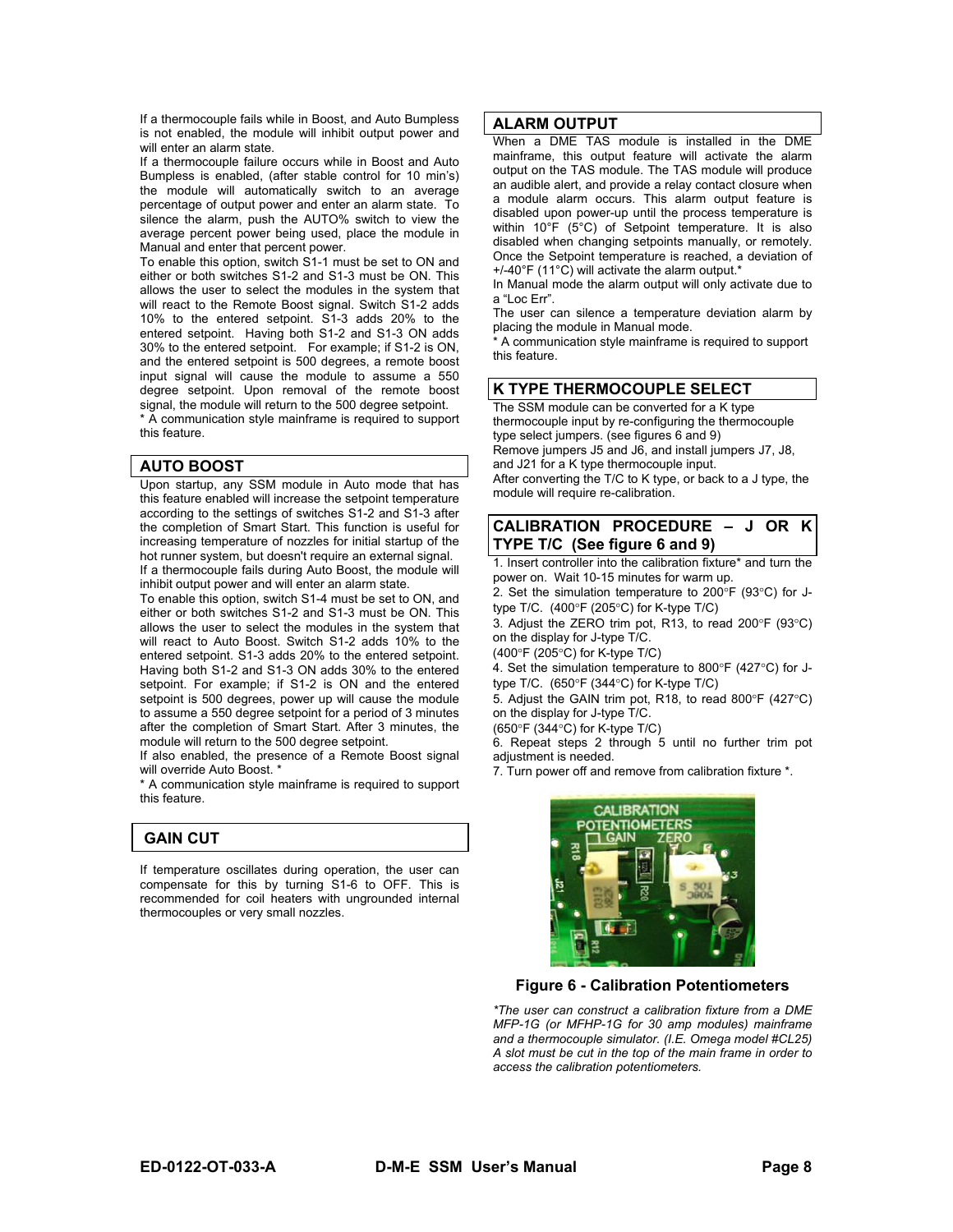#### **RETURN POLICY**

The D-M-E® SSM® modules are warranted for 1-year parts and labor, excluding fuses. Contact D-M-E Customer Service for return authorization for repairs, or warranties. Replacement parts are also available through the Customer Service Department.

#### **D-M-E Customer Service**

In U.S., West Coast: 1-323-263-9261<br>Elsewhere in U.S.: 1-800-626-6653 Elsewhere in U.S.: In Canada: 1-905-677-6370

**SERVICE CENTER U.S.A.** D-M-E WORLD HEADQUARTERS 29111 STEPHENSON HIGHWAY MADISON HEIGHTS, MICHIGAN 48071 TELEFAX: (248) 398-6174 SSM<sup>®</sup>, G-Series<sup>®</sup>, Smart Series<sup>®</sup>, Smart Start<sup>®</sup>, and D-M-E® are all registered trademarks of D-M-E Company.

#### **REPLACEMENT PARTS LIST**

| To meet warranty requirements, use only DME <sup>®</sup> parts. |                   |  |
|-----------------------------------------------------------------|-------------------|--|
| F1, F2, Fuse, 15 Amp, 250 Volt                                  | ABC <sub>15</sub> |  |
| The use of lower amperage fuses for                             |                   |  |
| increased protection is recommended.                            |                   |  |
| Unlatch fastener, Plunger and Grommet                           | NYL0001           |  |
| Power Rocker Switch, 16 Amp, 250 VAC                            | <b>RPM0008</b>    |  |
| T1, Transformer, 240/120 Volt                                   | <b>RPM0009</b>    |  |
| U5, Triac Driver                                                | RPM0010           |  |
| Handle, 15 amp modules                                          | RPM0027           |  |
| R4, Flameproof Fusible link resistor                            | RPM0050           |  |
| <b>WARNING! DO NOT SUBSTITUTE</b>                               |                   |  |
| Set point pushwheel switch assembly, on                         | <b>RPM0053</b>    |  |
| front panel.                                                    |                   |  |
| Q1, Triac, 40 Amp, 800 Volt                                     | <b>RPM0054</b>    |  |
| S3, 3 position switch on front panel                            | <b>RPM0055</b>    |  |
| F3, Fuse, 160mA, 250 V, Sub-miniature                           | RPM0090           |  |
| IC2, Microprocessor, Pre-programmed,                            | SSM0003           |  |
| (DME proprietary software)                                      |                   |  |

**NOTE:** If the microprocessor chip (replacement part number SSM0003) is replaced the module will require recalibration.



**Figure 7 - European Conformity (CE) Requirement** 

**COMMUNICATION CONNECTOR COMPATIBILITY** 

The Communication Connector strip in your mainframe allows communications to all the other modules in the mainframe. If the communications connector in your mainframe has pins 3 & 4 missing, you must order a new communication strip from D-M-E to allow the alarm feature in this module to function properly with a DME TAS module.



#### **Figure 8 - Communication Connector Not Compatible**

**It will not work without these pins installed.** The SSM-15-12 and the SSM-30-12 modules are also compatible with an older alarm module that is now obsolete, known as a TAF-15-G.

### **TRIAC GATE CUTOFF; POWER CONNECTOR COMPATIBILITY**

The modules power output can now be inhibited until the module is fully seated into a mainframe zone connector, if an operator mistakenly inserts the module into the zone slot while under live power.

**NOTE: This feature is meant as a safeguard to prevent damage to the copper fingers on the module, and by no means should the module be inserted or removed into a mainframe with live power present.** 

In order for this feature to operate, the zone power connector in the mainframe must have an exterminated pin installed in the third position of the connector. If this pin is missing, it can be ordered through D-M-E using replacement part RPM0046.

This feature can be enabled on the module by removing jumper J11 (Gate Cutoff), located near the modules power connector. (See figure 9)

**NOTE: If J11 is removed, and the mainframe power connector pin is missing from position 3, the module will be unable to output any power until J11 is replaced.** 

#### **EUROPEAN CONFORMITY (CE) REQUIREMENTS**

This module is shipped with a 3MM x 10MM screw that is used to secure the module to a mainframe for the purpose of satisfying CE requirements. (see figure 7) When the module is screwed down securely, this module is considered to be CE compliant.

**Never remove or insert modules when mainframe circuit breaker is on.**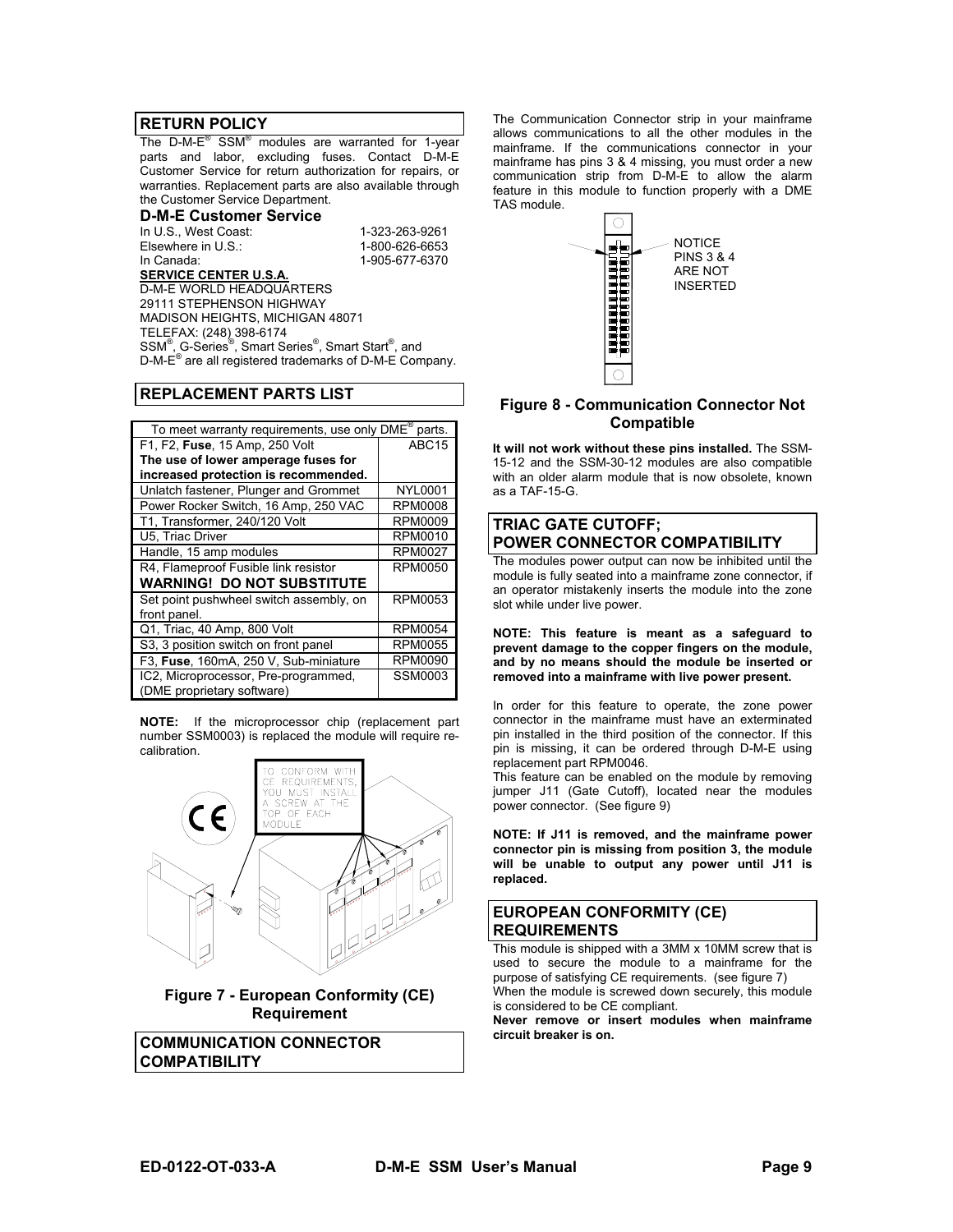

**Figure 9 – SSM-15-12 Main Printed Circuit Board**